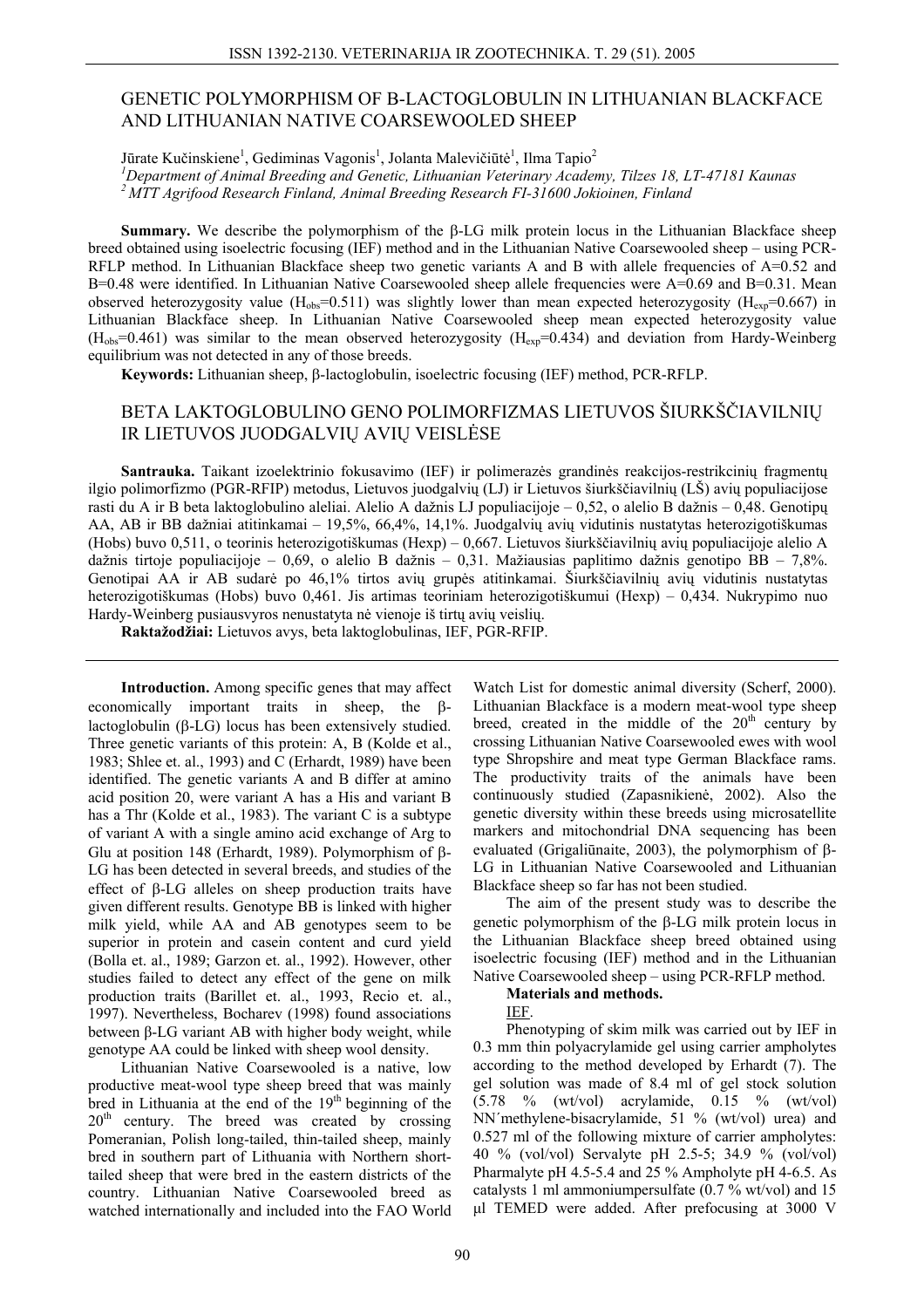limit, 20 mA constant current for 150 Vh, 10 µl of each sample preparation containing 10 % (vol/vol) whole milk, 2.7 % (wt/vol) 2-β-mercaptoethanol in H<sub>2</sub>O were applied 3 mm in front of the anode. Final focusing was for 3000 Vh constant and 40 mA limit. Identification of the genetic variants was carried out after staining the gels with Coomassie Brilliant Blue R-250 according to Erhardt (1989).

## PCR-RFLP.

DNA from the hair roots was extracted using lysis buffer (10 mM Tris/HCI pH 8.3 (Sigma, USA), 50 mM KCI (Sigma, USA), 0.5 % Tween (Amresco, USA) and 20mg/ml Proteinase K (Merck, Germany). Mixture was placed to 56 °C overnight. PCR was carried out in GeneAmp®PCRSystem 2700 (Applied Biosystem, USA) thermocycler with end volume of 30 µl containing 100ng DNA, standard  $10\times$ PCR buffer, 25 mM MgCl<sub>2</sub>, 2 mM of each dNTP, BSA (20 mg/ml), primers – the forward 5<sup>'</sup>-AAA AGC CCT GGG TGG GCA GC-3' and reverse 5' - TTG GGT TCA GTG TGA GTC TGG -3' and 2U *Taq*polymerase. All PCR reagents are produced by MBI Fermentas (Lithuania). DNA was amplified 33 cycles (95  $^{\circ}$ C 5 min; 95  $^{\circ}$ C 50 s, 65  $^{\circ}$ C 40 s, 72  $^{\circ}$ C 40 s) with final elongation for five minutes at  $72 \text{ °C}$ . 10  $\mu$ l of the PCR product (452 bp) was digested with restriction endonuclease *Rsa*I (5U) (MBI Fermentas, Lithuania) followed by incubation for one hour at  $37^{\circ}$ C. After digestion products were separated on the 2 % agarose gel (Top Vision™GQ Agarose, MBI Fermentas, Lithuania)

stained with ethidium bromide and examined by ultraviolet light. Digestion of the AA genotype resulted in to four fragments of the size 175 bp, 170 bp, 66bp and 41bp, respectively. AB genotype was digested in to five fragments of the size 236 bp, 175 bp, 170 bp, 66 bp and 41bp respectively. BB genotype gave three fragments: 236 bp, 175 bp and 41 bp.

Statistical analysis.

The frequencies of A and B alleles and β-LG genotype frequencies were calculated by direct counting. The mean expected unbiased and mean observed heterozygosities were calculated using Pop100gene program:

(http://www.ensam.inra.fr/URLB/pop100gene/pop100gen e.html)

**Results and discussion.** In Lithuanian Blackface sheep two genetic variants A and B with allele frequencies of  $A=0.52$  and  $B=0.48$  (Table 1) were identified. The most frequent genotype in Lithuanian Blackface breed, detected in 66.7 % of studied individuals, was heterozygous genotype AB. Homozygous genotypes AA and BB were observed at frequencies of 19.0 % and 14.3 %, respectively. In Lithuanian Native Coarsewooled sheep two genetic variants A and B with allele frequencies of  $A=0.69$  and B=0.31 were identified. The BB genotype was not frequent (7.8 %) in Lithuanian Native Coarsewooled breed. The genotypes AA and AB were observed at frequency of 46.1 %.

Table1. **Distribution of β-lactoglobulin genotype and allele frequencies in Lithuanian Blackface and Lithuanian Native Coarsewooled sheep breeds** 

|                    |           | Lithuanian<br>Blackface | Lithuanian Native<br>Coarsewooled |
|--------------------|-----------|-------------------------|-----------------------------------|
| Genotype           | AA        |                         | 12                                |
|                    | AВ        | 14                      | 12                                |
|                    | <b>BB</b> |                         |                                   |
| Genotype frequency | AA        | 0.19                    | 0.46                              |
|                    | AВ        | 0.67                    | 0.46                              |
|                    | ΒB        | 0.14                    | 0.08                              |
| Allele frequency   | А         | 0.52                    | 0.69                              |
|                    | B         | 0.48                    | 0.31                              |
| P-value            |           | 0.20                    | 0.06                              |

Mean observed heterozygosity value  $(H_{obs}=0.511)$  in Lithuanian Blackface sheep was slightly lower than mean expected heterozygosity  $(H_{exp}=0.667)$ . In Lithuanian Native Coarsewooled sheep mean expected Native Coarsewooled sheep mean expected heterozygosity value  $(H_{obs}=0.461)$  was similar to the mean observed heterozygosity  $(H_{exp}=0.434)$ . The deviation from Hardy-Weinberg equilibrium was not detected in any of those breeds.

The polymorphism of the β-LG locus in Lithuanian Blackface and Lithuanian Native Coarsewooled sheep breed is comparable to the results for some dairy and wool type sheep breeds described in literature. Relatively similar amount of heterozygous individuals (> 50 %) was observed also in Pag (Cubric-Curik et. Al., 2002) and Karakul (Nassiry et. al., 2002) breeds (Figure 1). However, the frequency of AA genotype in Lithuanian Blackface was smaller in comparison to the group of

sheep, represented by Romney-Marsh (Bocharev, 1998), British Milk sheep, Hungarian Merino (Anton et. Al., 1997) and Finnish Landrace (15), in which the AA genotype was detected in 79 % of studied individuals. Results obtained for BB genotype in Lithuanian Blackface and Lithuanian Native Coarsewooled sheep were similar with observations in British Milk (Anton et. Al., 1997), Hungarian Merino (Anton et. Al., 1997) and Ghezel sheep (Elyasi et. Al., 2004) breeds. Nassiry et al (2002) didn't find BB genotype in Russian Karakul sheep breeds. Highest frequency of this genotype was reported in Lacaune sheep (Anton et. Al., 1997). The most frequent allele in Lithuanian Blackface and Lithuanian Native Coarsewooled sheep was allele A (Table1). This allele was reported in breeds Spanish Manchega and Segurena and in Italian Barbaresca-siciliana and Massene